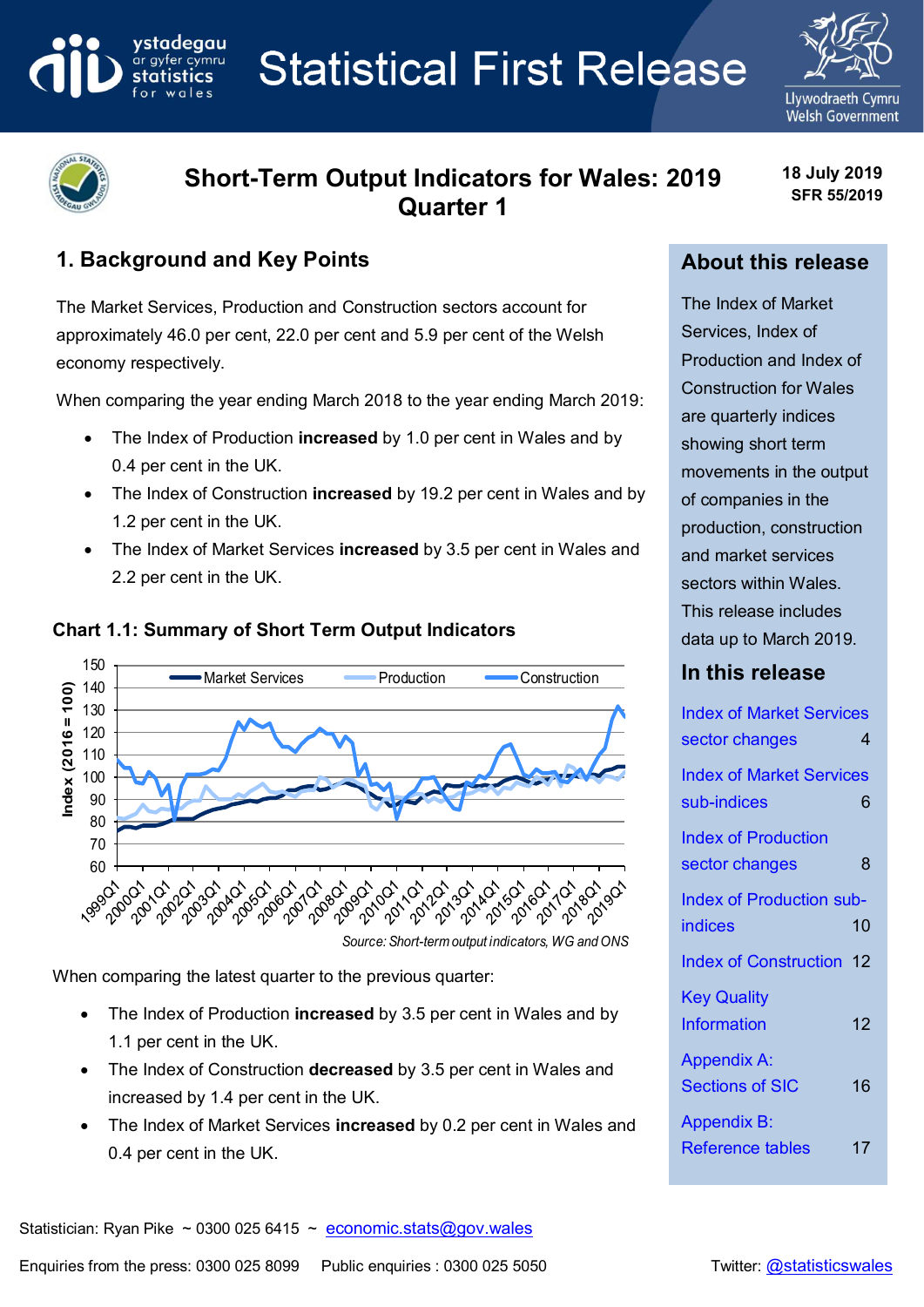The Index of Production, the Index of Construction and the Index of Market Services are three separate indices. The Index of Production covers sections B to E of the Standard Industrial Classification (SIC) 2007, the Index of Construction covers Section F and the Index of Market Services covers sections G to N and R to T :

| <b>Section B: Mining and Quarrying</b>                                                   |                             |
|------------------------------------------------------------------------------------------|-----------------------------|
| <b>Section C: Manufacturing</b>                                                          |                             |
| Section D: Electricity, Gas, Steam and Air Conditioning Supply                           | Index of Production         |
| Section E: Water Supply; Sewerage, Waste Management and Remediation<br><b>Activities</b> |                             |
| <b>Section F: Construction</b>                                                           | Index of Construction       |
| <b>Section G: Distribution</b>                                                           |                             |
| <b>Section H: Transport</b>                                                              |                             |
| Section I: Accommodation and Food Service Activities                                     |                             |
| <b>Section J: Information and Communication Activities</b>                               |                             |
| <b>Section K: Financial and Insurance Activities</b>                                     | Index of Market<br>Services |
| <b>Section L: Real Estate Activities</b>                                                 |                             |
| Section M: Professional, Scientific and Technical Activities                             |                             |
| Section N: Administrative and Support Service Activities                                 |                             |
| <b>Sections R, S &amp; T: Other Services</b>                                             |                             |

The Index of Production is composed of three sub-indices, the largest of which is *Manufacturing* which accounts for 81.9 per cent. *Electricity, Gas and Water Supply* accounts for 17.0 per cent and *Mining and Quarrying* for 1.1 per cent.

The largest components within *Manufacturing* are *Transport Equipment* and *Other Manufacturing and Repair*, accounting for 18.0 per cent and 17.4 per cent of the Index of Production, respectively. The smallest component within *Manufacturing* is *Textiles, Wearing Apparel & Leather* accounting for 1.5 per cent of the Index of Production.

The largest industries within the Index of Market Services for Wales are *Real Estate Activities* and *Distribution* accounting for 26.6 per cent and 21.0 per cent respectively. The smallest industries are *Information & Communication Activities* (accounting for 6.1 per cent) and *Transport* (accounting for 6.5 per cent). For further information on these industry sections and sub-sectors see [Appendix A](#page-15-0)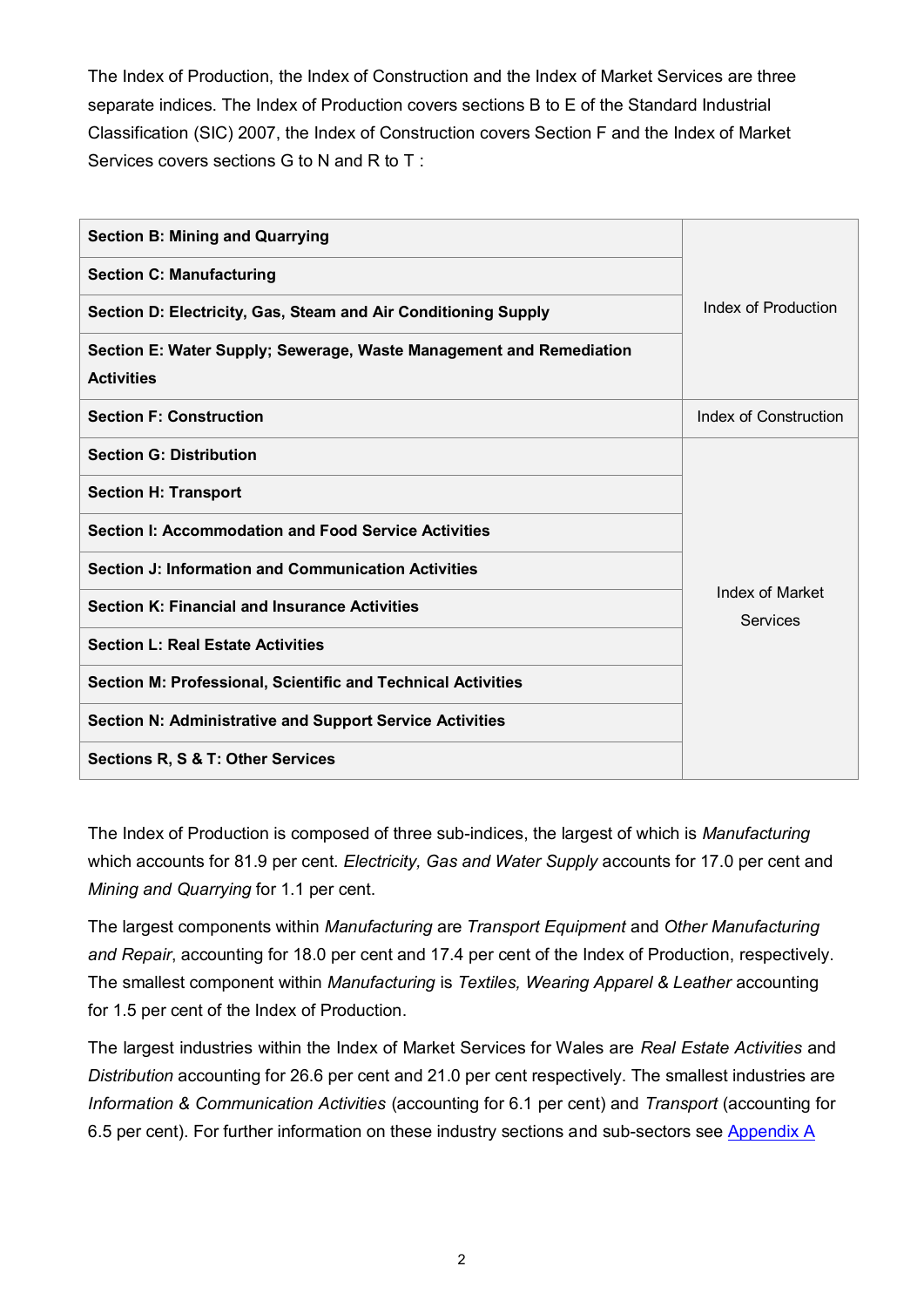Table 1.1 shows the Index of Production, Index of Construction and the Index of Market Services for Wales. Percentage changes are provided to show the change over the latest year and the latest quarter for Wales and the UK.

**Table 1.1: Seasonally Adjusted Indices of Output for Wales (1)** *(2016 = 100)*

|                                                  |             |                                               |                           |             |      |                              | Latest percentage change |                        |         |                   |  |  |
|--------------------------------------------------|-------------|-----------------------------------------------|---------------------------|-------------|------|------------------------------|--------------------------|------------------------|---------|-------------------|--|--|
|                                                  |             | 2018                                          |                           |             | 2019 | 4 atrs to<br>previous 4 gtrs |                          | gtr to previous<br>qtr |         |                   |  |  |
|                                                  | Q1          | Q <sub>2</sub>                                | Q3                        | Q4          |      | Q1                           | Wales                    | UK <sup>(2)</sup>      | Wales   | UK <sup>(2)</sup> |  |  |
| <b>PRODUCTION</b>                                |             | 97.9 (r) 100.4 (r) 100.0 (r)                  |                           |             |      | 99.0 (r) 102.4               | 1.0                      | 0.4                    | 3.5     | 1.1               |  |  |
| Manufacturing                                    |             | 100.8 (r) 104.2 (r) 104.1 (r) 104.3 (r) 108.2 |                           |             |      |                              | 2.2                      | 0.5                    | 3.7     | 1.9               |  |  |
| Mining and Quarrying                             | 57.6 $(r)$  | 56.5                                          | 60.2 $(r)$                | 54.9 $(r)$  |      | 63.5                         | 5.9                      | 5.1                    | 15.6    | 0.9               |  |  |
| Electricity, Gas and Water Supply <sup>(3)</sup> | 86.5        | 85.0                                          | 82.8 $(r)$                | 76.3 (r)    |      | 77.4                         | $-6.3$                   | $-2.1$                 | 1.4     | $-2.0$            |  |  |
| <b>CONSTRUCTION</b>                              |             | 110.1 (r) 113.2 (r) 126.0 (r) 131.6 (r) 127.0 |                           |             |      |                              | 19.2                     | 1.2                    | $-3.5$  | 1.4               |  |  |
| <b>MARKET SERVICES</b>                           | 100.6       | 102.7                                         | 103.5 (r) 104.5 (r) 104.7 |             |      |                              | 3.5                      | 2.2                    | 0.2     | 0.4               |  |  |
| Distribution                                     |             | 106.7 (r) 109.8 (r) 109.4 (r) 109.7 (r) 111.3 |                           |             |      |                              | 3.8                      | 3.6                    | 1.4     | 1.2               |  |  |
| Transport                                        |             | 98.8 (r) 103.6 (r) 105.7 (r) 116.8 (r) 131.7  |                           |             |      |                              | 17.5                     | 3.0                    | 12.7    | 0.2               |  |  |
| Accommodation & Food Service Activities          |             | 104.4 (r) 102.0 (r) 98.4 (r)                  |                           |             |      | 97.7 (r) 105.2               | $-4.3$                   | 3.3                    | 7.7     | 1.1               |  |  |
| Information & Communication Activities           | 104.0 $(r)$ | 99.0 (r) 100.6                                |                           | 100.0 $(r)$ |      | 98.2                         | $-6.9$                   | 4.9                    | $-1.7$  | 1.6               |  |  |
| Financial & Insurance Activities                 |             | 99.2 (r) 102.9 (r) 105.2 (r) 102.3 (r)        |                           |             |      | 99.4                         | 4.2                      | $-2.0$                 | $-2.9$  | $-1.0$            |  |  |
| <b>Real Estate Activities</b>                    | 97.3(r)     | 98.7                                          | 99.4                      | 98.9 (r)    |      | 99.4                         | 1.7                      | 1.0                    | 0.6     | 0.4               |  |  |
| Professional, Scientific & Technical Activities  |             | 99.1 (r) 104.6 (r) 107.1 (r) 119.0 (r) 118.1  |                           |             |      |                              | 16.4                     | 4.7                    | $-0.8$  | $-0.4$            |  |  |
| Administrative & Support Service Activities      |             | 106.9 (r) 111.5 (r) 111.9 (r) 110.2 (r)       |                           |             |      | 96.0                         | 2.8                      | 1.7                    | $-12.9$ | 0.6               |  |  |
| <b>Other Services</b>                            | 88.1        | 89.2                                          | 93.4                      | 92.2(r)     |      | 87.3                         | $-0.4$                   | $-0.7$                 | $-5.3$  | 0.6               |  |  |

*Source: Short-term output indicators, WG and ONS*

(1) All series are seasonally adjusted. Please see Table B (Appendix B) for more detail on industrial sectors.

(2) Revisions to the series are normally made each quarter to take account both of more recent information and improved seasonal factors.

(3) UK figures for production, market services, and construction as published by the Office for National Statistics on 10 June 2019.

<span id="page-2-0"></span>(r) Data revised since last publication.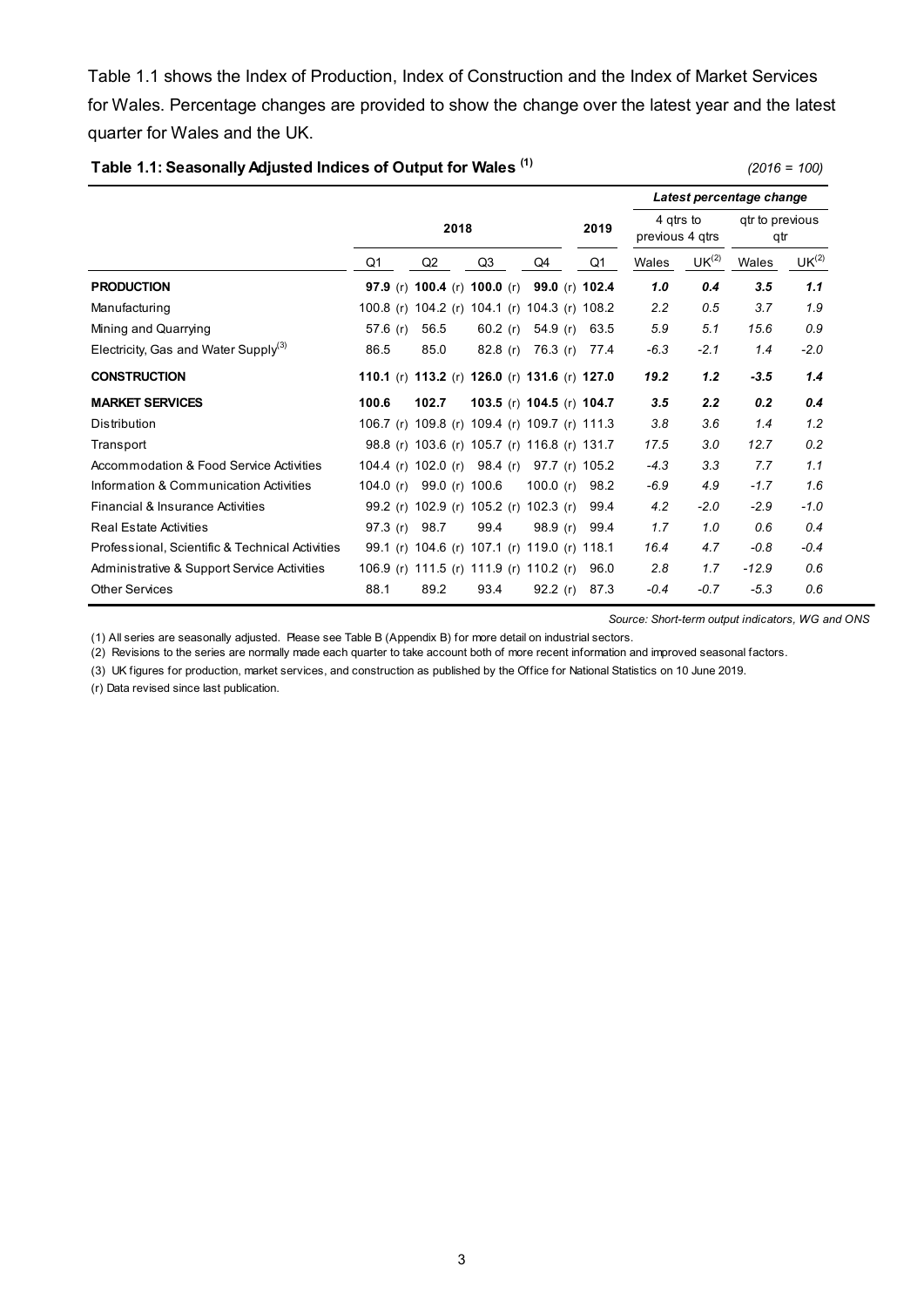## **2. Index of Market Services - sector changes**

This section examines the outputs of each industry within the Index of Market Services and their respective impact on the overall index.

Chart 2.1 shows the impact of changes in the sub-sectors on the index as a whole for the latest year (based on weighted data).



## **Chart 2.1: Contribution to overall percentage change, latest four quarters compared with previous four quarters(1)**

Six of the nine industries within the Index of Market Services for Wales have shown growth over the past four quarters, with *Professional, Scientific & Technical Activities, Transport* and *Distribution* showing the largest positive changes. Decreases were seen in Wales for *Accommodation & Food Service Activities*, *Information & Communication Activities*, and *Other Services*.

The UK saw increases in seven of the nine industries, however industries in Wales showed larger increases than the UK; specifically in the *Transport* and *Professional, Scientific & Technical Activities* industries*.*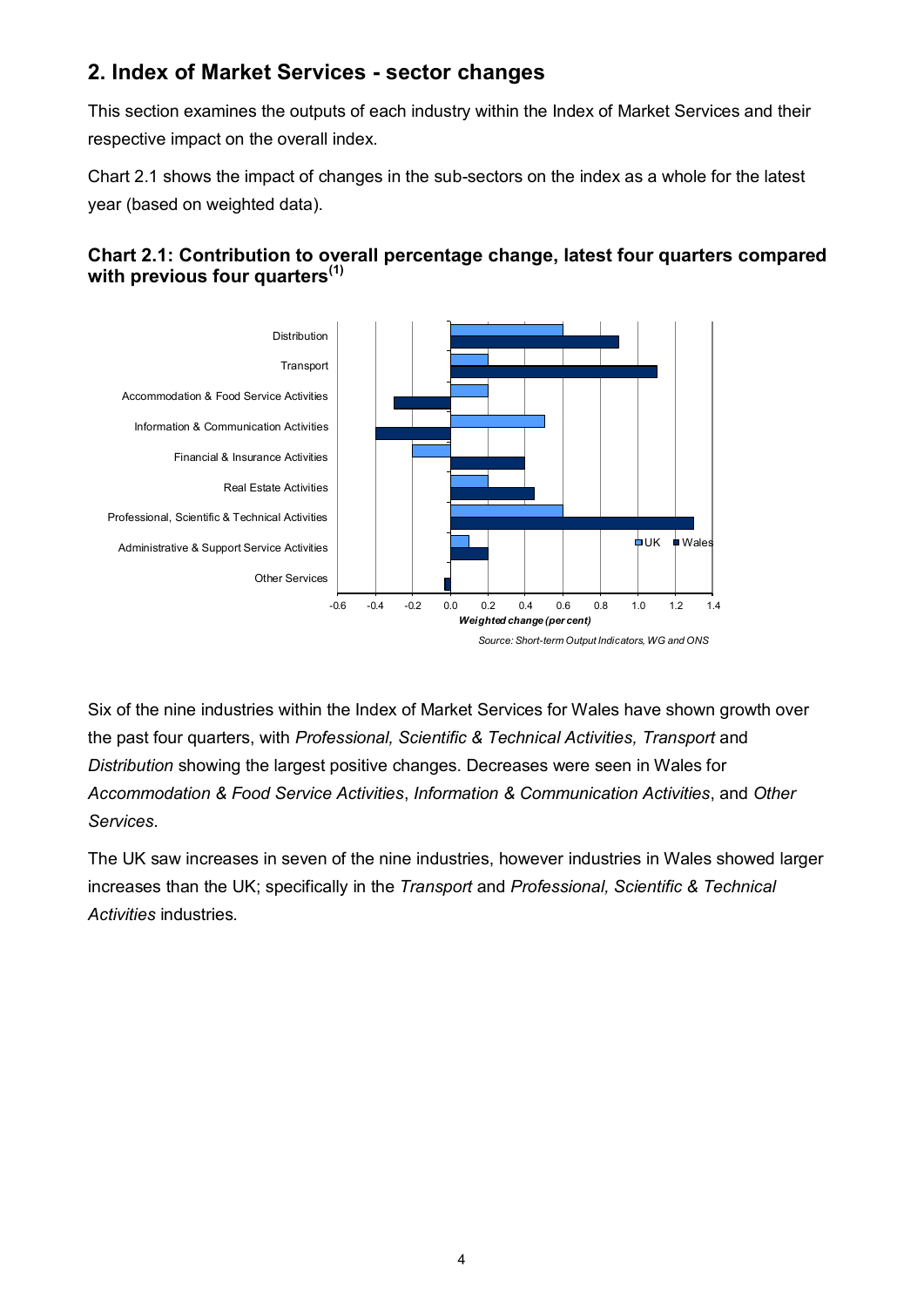### **Chart 2.2: Contribution to quarterly percentage change, current quarter compared with previous quarter(1)**

<span id="page-4-0"></span>

Chart 2.2 shows a comparison of the current quarter with the previous quarter, for both Wales and the UK. Four of the nine industries within the Index of Market Services for Wales have shown growth over the quarter and five industries have declined. *Transport* showed the largest positive change in Wales over the quarter and *Administrative & Support Service Activities* had the largest negative change. In the UK, the largest positive change was in the *Information and Communication Activities* and the *Distribution* industry, and the largest negative change was in *Professional, Scientific and Technical Activities* and the *Financial and Insurance Activities*.

Estimates for changes in Wales are typically larger than for the UK, whether positive or negative, reflecting the smaller sample sizes in Wales which result in less stable series'. This is particularly the case in the short term but longer term trends are regarded as reliable.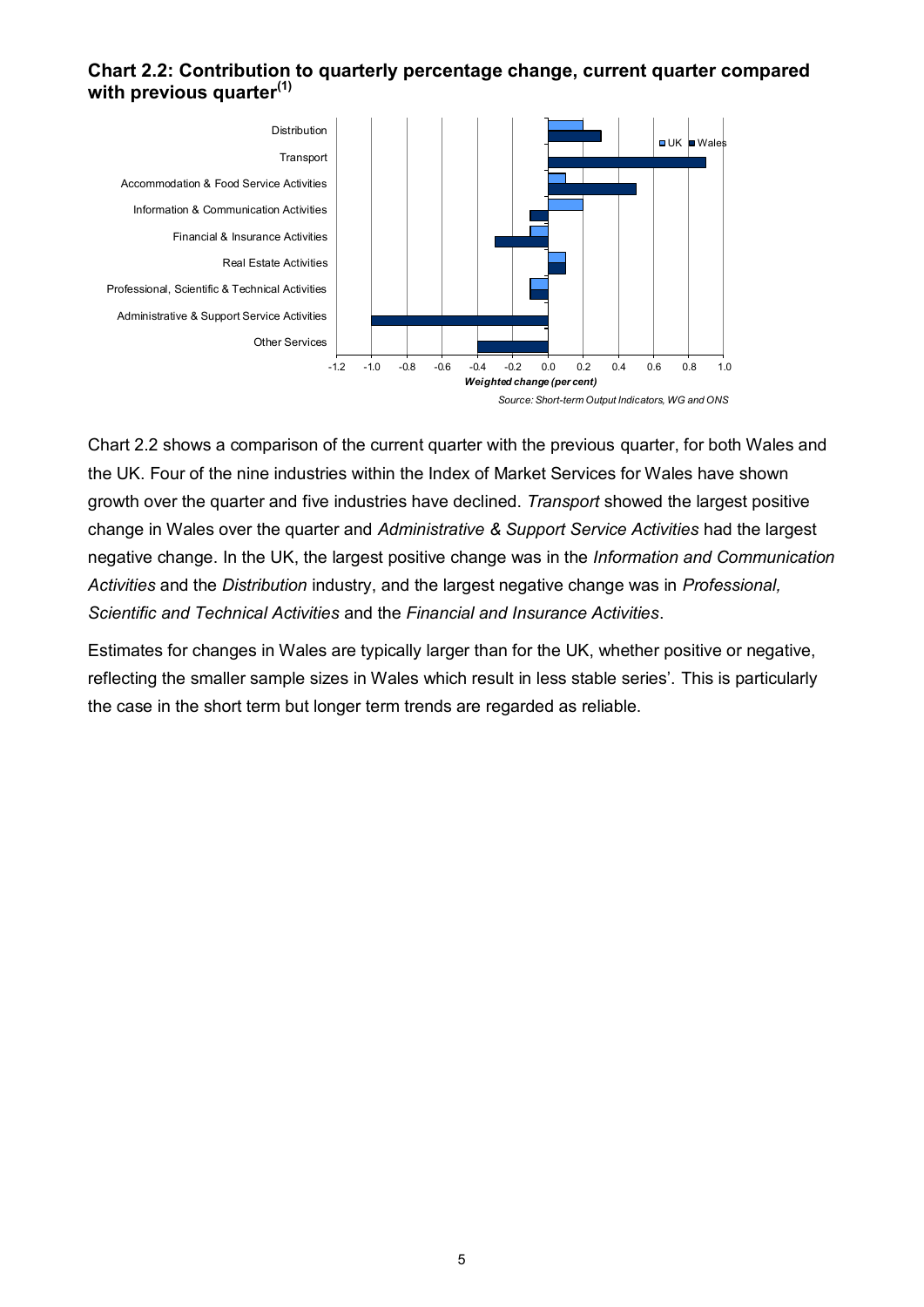## **3. Index of Market Services - results for industries**

This section shows changes in output since 1999 for the nine industries which comprise the Index of Market Services. The Welsh results for some are more volatile than for the UK equivalents because of smaller survey samples. Table B2 in [Appendix B](#page-16-0) provides the latest annual and quarterly data for the industries and their sub-sectors. Time series for the Index of Market Services industry sectors and time series for the industry sub-sectors are available on [StatsWales.](https://statswales.gov.wales/Catalogue/Business-Economy-and-Labour-Market/Economic-Indices/Index-of-Market-Services)



**Chart 3.1: Market services sub-indices – 1999 Q1 to 2019 Q1, (2016=100)**

*Source: Short-term output indicators, WG and ONS*

## **Distribution**

The Index of Distribution fell during the 2008-09 recession in Wales and the UK, but both have seen an overall increase since then.

In the latest 12 months the Index of Distribution increased by 3.8 per cent in Wales and by 3.6 per cent in the UK.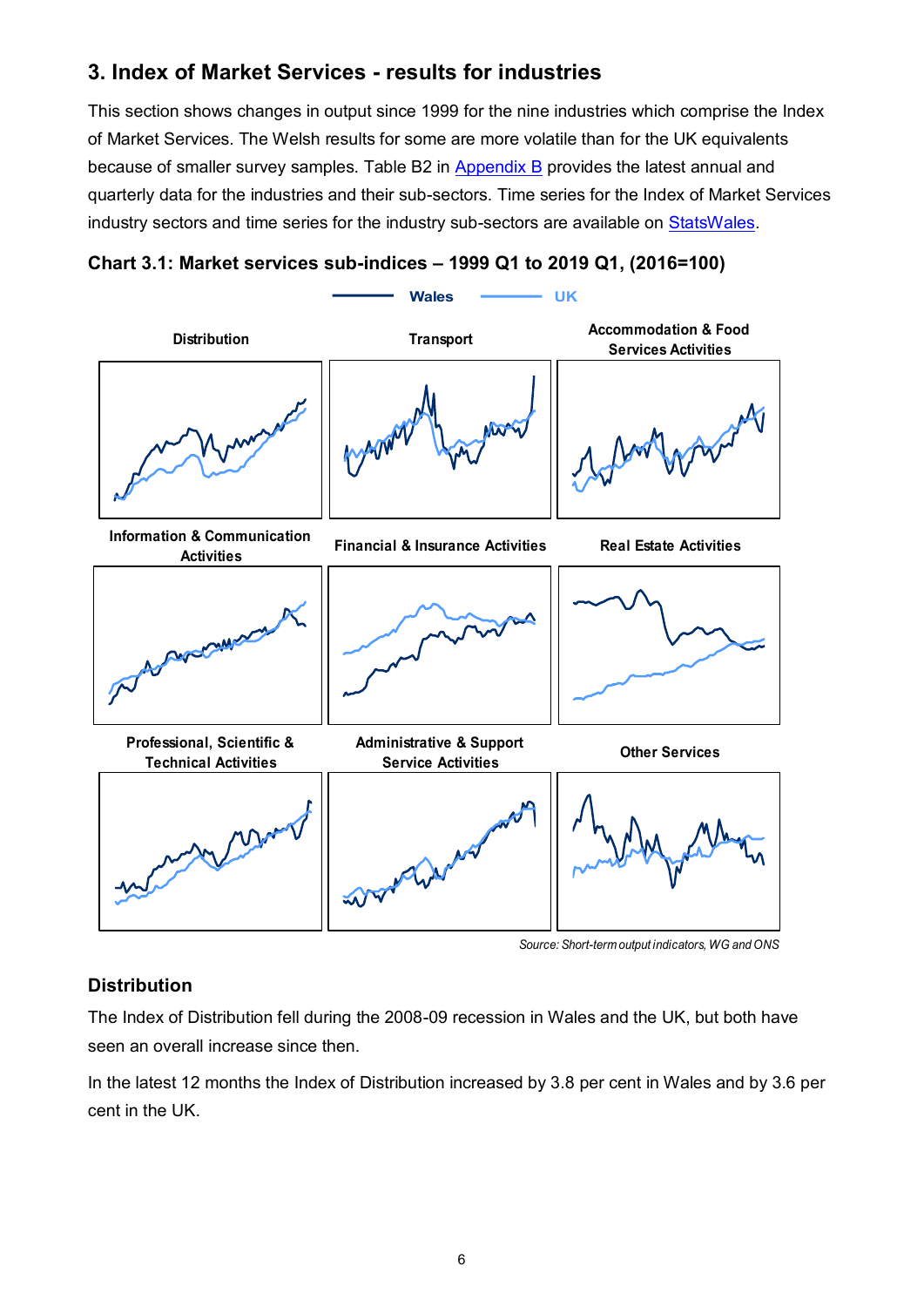## **Transport**

There was a significant fall in Transport activity in Wales and across the UK during the recession, with the recovery only recently reaching pre-recession peaks.

In Wales, there has been a sharp increase in the index of Transport recently, up 17.5 per cent in the last year, the largest across all nine market service industries in Wales. This compares with an increase of 3.0 per cent in the UK.

## **Accommodation and food service activities**

Though trends in Wales are more volatile than for the UK as a whole, the Index of Accommodation and Food Service Activities in Wales has tracked the UK trend over the long term.

In the latest year activity in Wales fell by 4.3 per cent and the UK index increased by 3.3 per cent.

## **Information and communication activities**

Long term trends in Information and Communication Activities are very similar for Wales and the UK, though in Wales the index has generally been falling since the start of 2017.

In the latest year the Index of Information and Communication Activities fell by 6.9 per cent in Wales and the UK index increased over the same period by 4.9 per cent (the largest increase of all nine market services industries within the UK).

## **Financial and insurance activities**

Since 1999 the Index of Finance and Insurance Activities for Wales has increased with a broadly stable upward trend. For the UK the sector increased up to 2008 and, after a decrease to 2010, has changed relatively little since.

## **Real estate activities**

Trends in Real Estate Activities have been very different for Wales and the UK. In Wales the index was broadly flat from 1999 to 2007, before falling substantially during the recession. After a period of recovery the index has been falling since 2015. By contrast, at a UK level Real Estate Activities have increased at a stable rate over the whole period.

## **Professional, scientific and technical activities**

The Index of Professional, Scientific and Technical Activities for Wales has followed a similar trend to the UK since 1999.

In the latest year the index increased by 16.4 per cent in Wales and by 4.7 per cent in the UK.

## **Administrative and support service activities**

Administrative and Support Service Activities have increased almost in parallel in Wales and the UK since 1999.

## **Other services**

<span id="page-6-0"></span>Since 1999, the Index of Other Services for Wales has been volatile, with a decreasing trend overall. The UK trend, by contrast, has been of a relatively stable increase.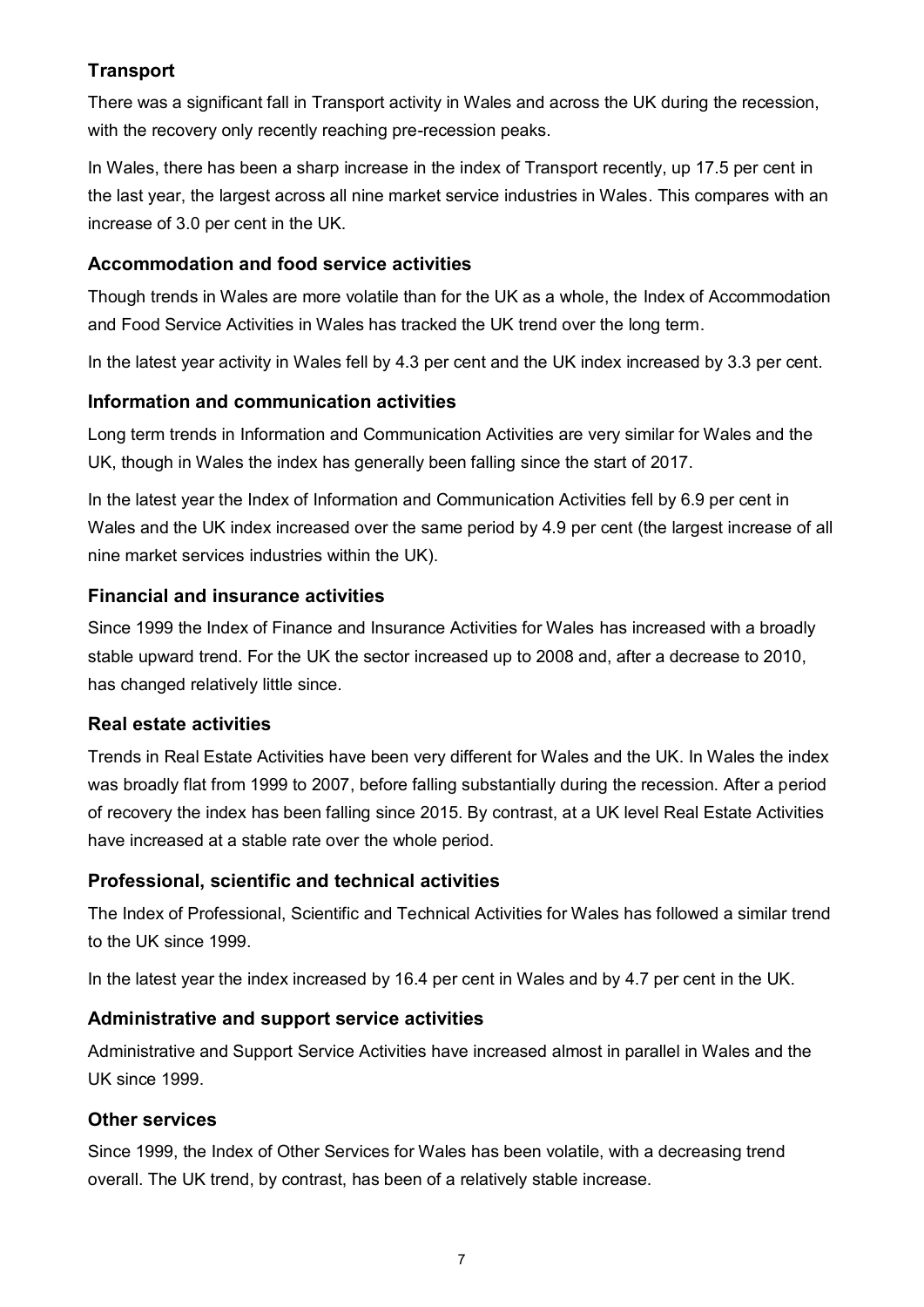## **4. Index of Production - sector changes**

This section examines the outputs of each industry within the Index of Production and their respective impact on the overall index.

Chart 4.1 shows the impact of changes in the sub-sectors on the index as a whole for the latest year (based on weighted data).



### **Chart 4.1: Contribution to overall percentage change, latest four quarters compared with previous four quarters**

Eight of the thirteen industries within the Welsh Index of Production have grown in output over the latest four quarters, four have declined and one was unchanged (to one decimal place). *Food, Beverages and Tobacco* showed the largest positive change overall in Wales, whilst *Basic Metals and Metal Products* has shown the largest negative weighted change.

For the UK, six of the thirteen industries have grown in output over the latest four quarters, five have declined, and two were unchanged (to one decimal place). *(Chart 4.1).*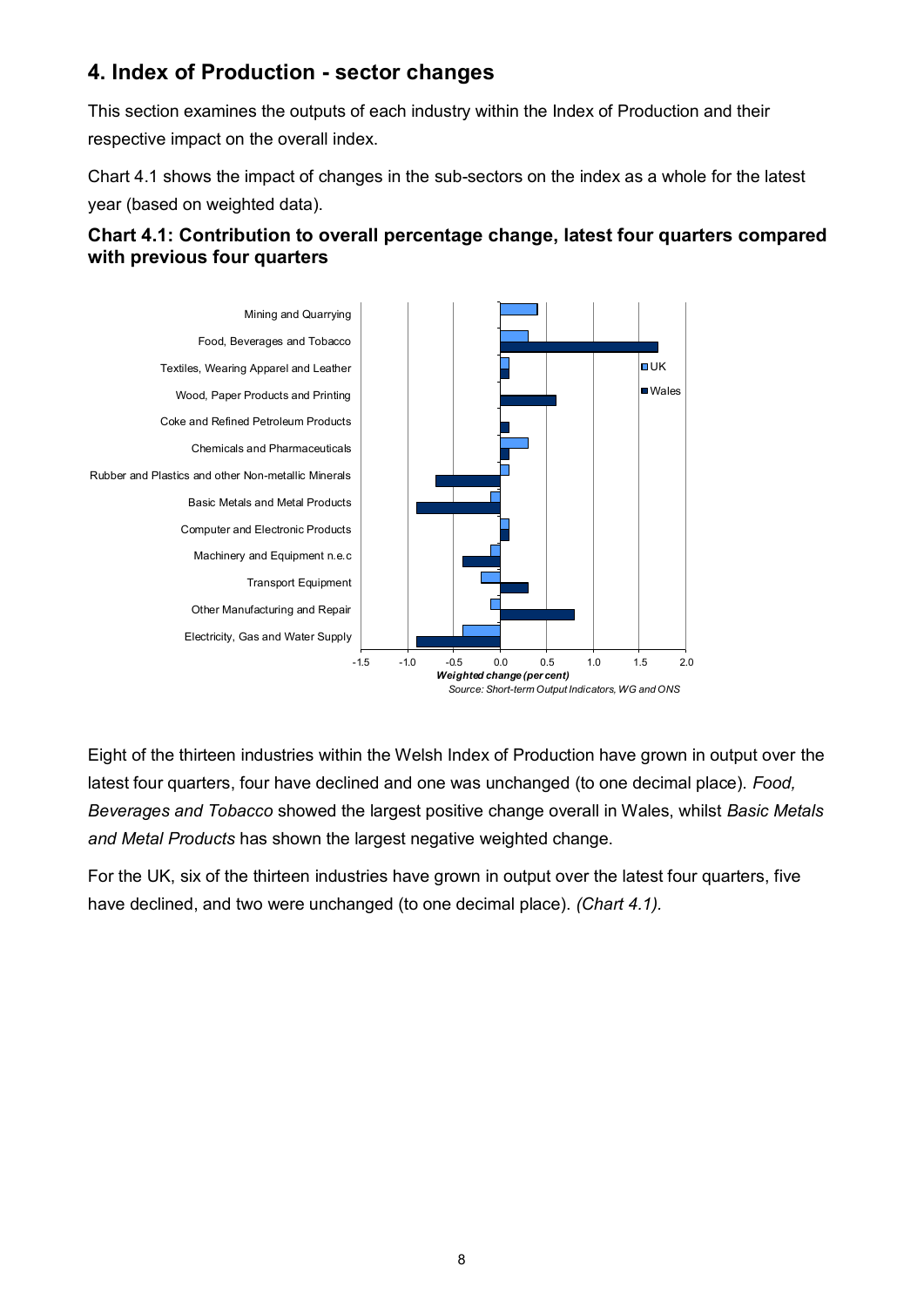### **Chart 4.2: Contribution to quarterly percentage change, current quarter compared with previous quarter**



Chart 4.2 shows a comparison of the current quarter with the previous quarter. *Other Manufacturing and Repair* showed the largest growth over the quarter within the Welsh Index of Production, with large growth also in *Food, Beverages and Tobacco*, *Transport Equipment* and *Wood, Paper Products and Printing*.

For the UK, the largest growth was in *Chemicals and Pharmaceuticals* and the largest decline in *Electricity, Gas and Water Supply*.

<span id="page-8-0"></span>Estimates for changes in Wales are typically larger than for the UK, whether positive or negative, reflecting the smaller sample sizes in Wales which result in less stable series'. This is particularly the case in the short term but longer term trends are regarded as reliable.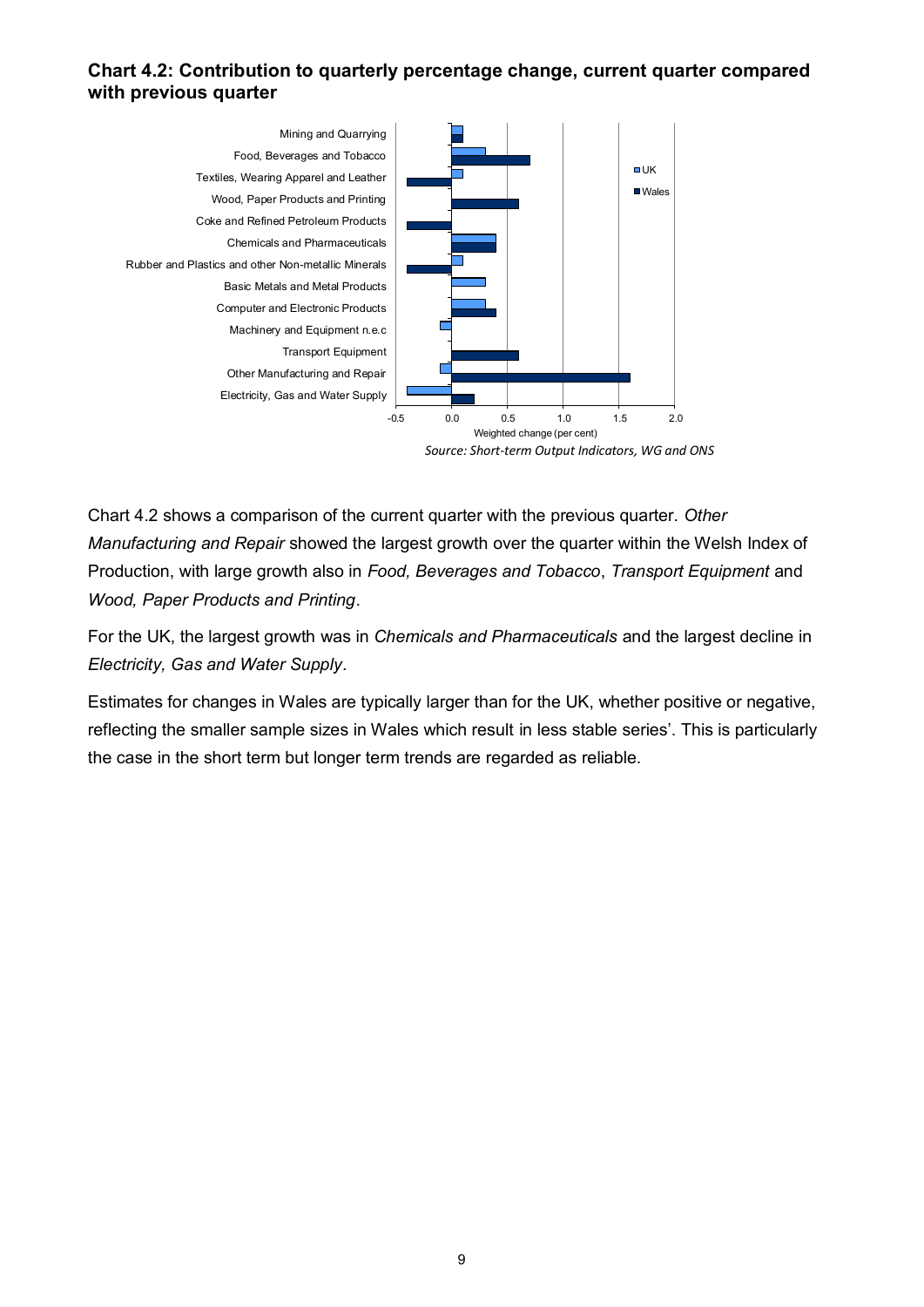## **5. Index of Production - results for sub-sectors**

This section shows changes in output since 1999 for the three industries which comprise the Index of Production. The Welsh results can be more volatile than for the UK equivalents because of smaller survey samples.

Table B in Appendix B provides the latest annual and quarterly data for the industries and their sub-sectors. Time series' for the Index of Production and its sub-indices are available on [StatsWales.](https://statswales.gov.wales/Catalogue/Business-Economy-and-Labour-Market/Economic-Indices/Indices-of-Production-and-Construction)





## **Index of Mining and Quarrying**

Activity in Mining and Quarrying was relatively flat in Wales over the long term to 2016, and there has been a sharp decrease since. For the UK as a whole, output fell at a steady rate until 2011 and subsequently plateaued.

## **Index of Manufacturing**

There was growth in the Index of Manufacturing in Wales until the recession, which brought a sharp fall across Wales and the UK. The subsequent recovery was stronger in Wales than in the UK, though recently the trend appears to have stabilised.

The manufacturing industry is the main driver of the production industries as it accounts for 81.9 per cent of the Index of Production.

## **Index of Electricity, Gas and Water Supply**

<span id="page-9-0"></span>The Index of Electricity, Gas and Water Supply in Wales is volatile. There was a sharp increase in 2012 quarter 2 due to the opening of a new power station in Pembroke. Output has generally decreased since the end of 2016, which can be attributed to the downgrading in operations of Aberthaw power station. The UK index has steadily increased since 1999 with a fall between 2008 and 2009 due to the recession.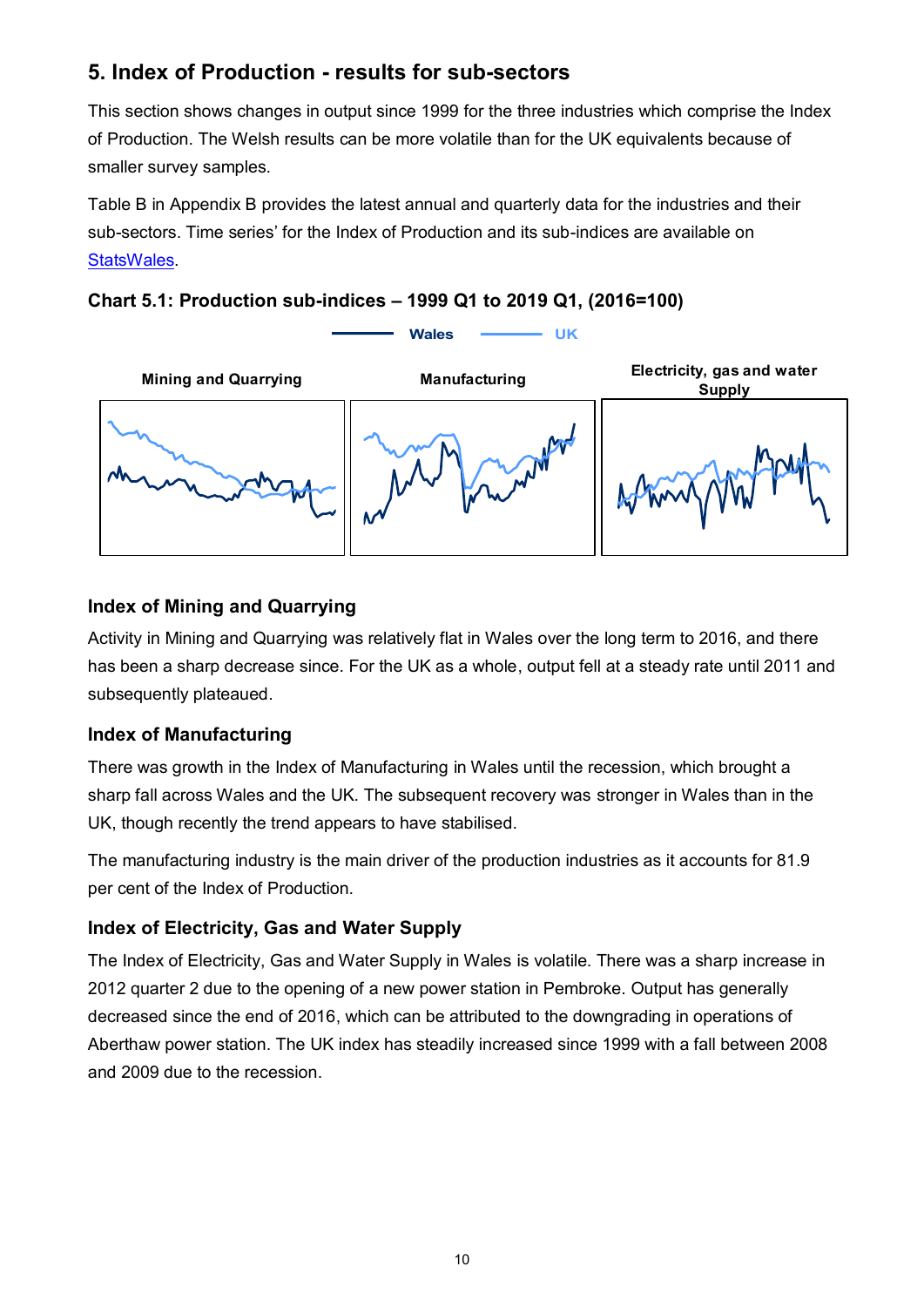## **6. Index of Construction**

Around the recession of 2008-09, both Wales and the UK saw a fall in construction output, with Wales seeing a larger fall than the UK. The trend since then in Wales is not stable and there has been significant increase in the latest year.

A time series for the Index of Construction is available on [StatsWales.](https://statswales.gov.wales/Catalogue/Business-Economy-and-Labour-Market/Economic-Indices/Indices-of-Production-and-Construction/indexofmanufacturing-by-quarter-area)



## **Chart 6.1: Index of Construction**

*Source: Short-term output indicators, WG and ONS*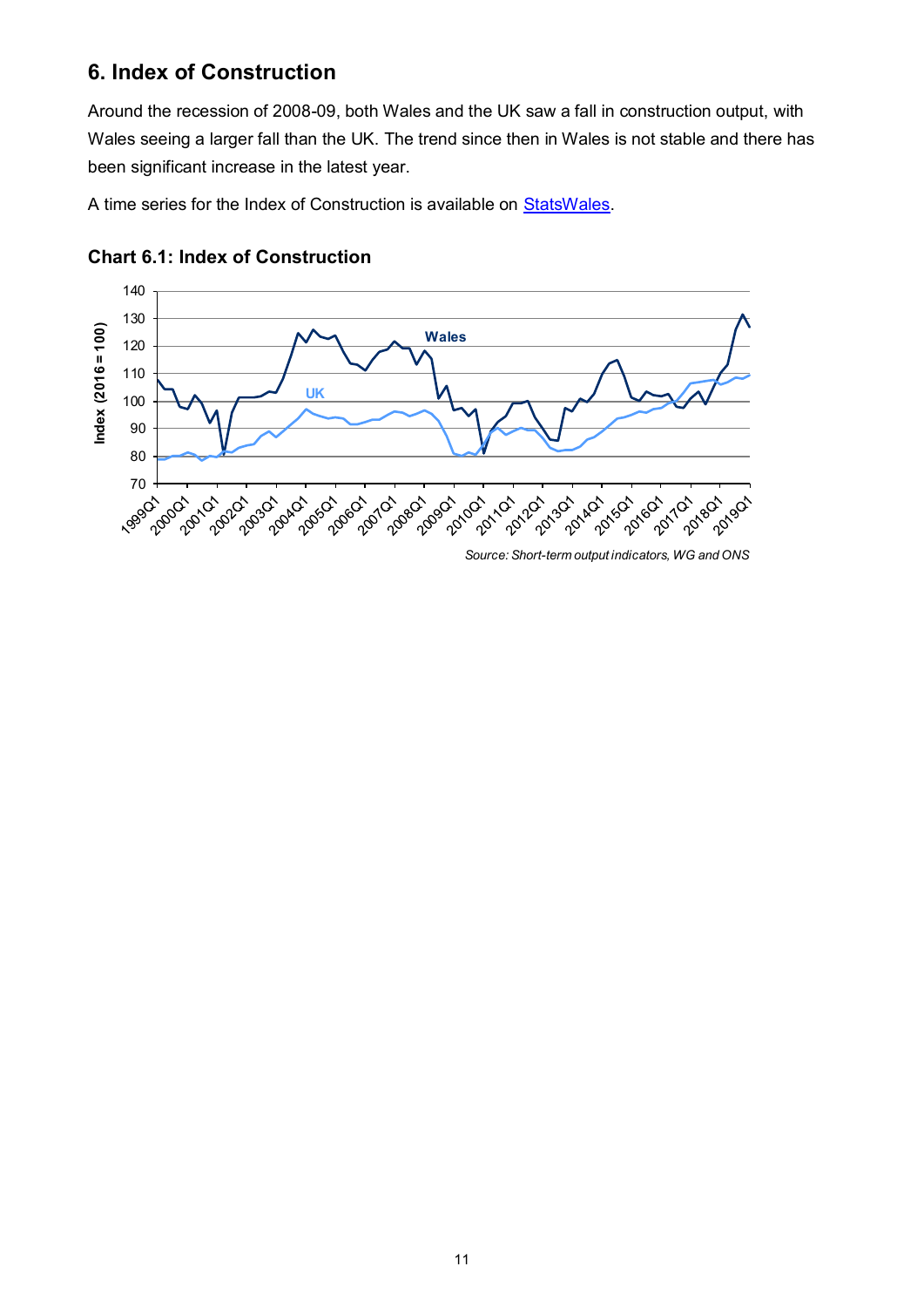## <span id="page-11-0"></span>**7. Key Quality Information**

## **7.1 Relevance**

This release provides estimates of output in market services, production and construction industries for Wales and the UK. The UK production estimates are taken from the Quarterly National Accounts release from the ONS, the construction estimates are taken from the ONS monthly construction release and the UK market services estimates are taken from the Quarterly National Accounts Index of Services release from the ONS. These statistics are used by the Welsh Government to monitor the output for these industries in the Welsh economy as well as providing comparisons with the UK. They are also used by other public sector organisations, businesses, academia and private individuals to identify the key trends in production and construction output for Wales.

The output indices show the quarterly movements in gross output of the production, construction and market services sectors in Wales. Gross output is used as a proxy for Gross Value Added (GVA), measured by a variety of data sources since GVA cannot currently be measured to a sufficient timeliness for the production of short term indices.

The indices are estimated using a combination of:

- Directly collected data from existing monthly surveys.
- A quarterly top up of specifically Welsh data from large inter-regional businesses.
- Post stratification methodology.
- Volume data from a number of different sources.
- Directly collected data from a small additional quarterly survey sent to wholly Welsh finance businesses.

The majority of the data comes from the ONS Monthly Business Survey. The results from this survey are used to calculate the relative movements of the individual series and these in turn are weighted together to produce the overall index. The weights are derived from the distribution of GVA for Wales using the Regional Accounts. Both volume and sales data are used to compile the index. GVA is a measure of economic activity at basic prices, which includes taxes (less subsidies) on production but excludes taxes (less subsidies) on products. The sales data are deflated to 2010 prices using the deflators produced for the UK index.

The following pie chart represents the percentage that the Index of Market Services, Index of Production and Index of Construction for Wales have in the overall Regional GVA by industry. Industries not covered include agriculture and fishing industries and the public sector.



*Source: Short Term Output Indicators, Welsh Government and ONS*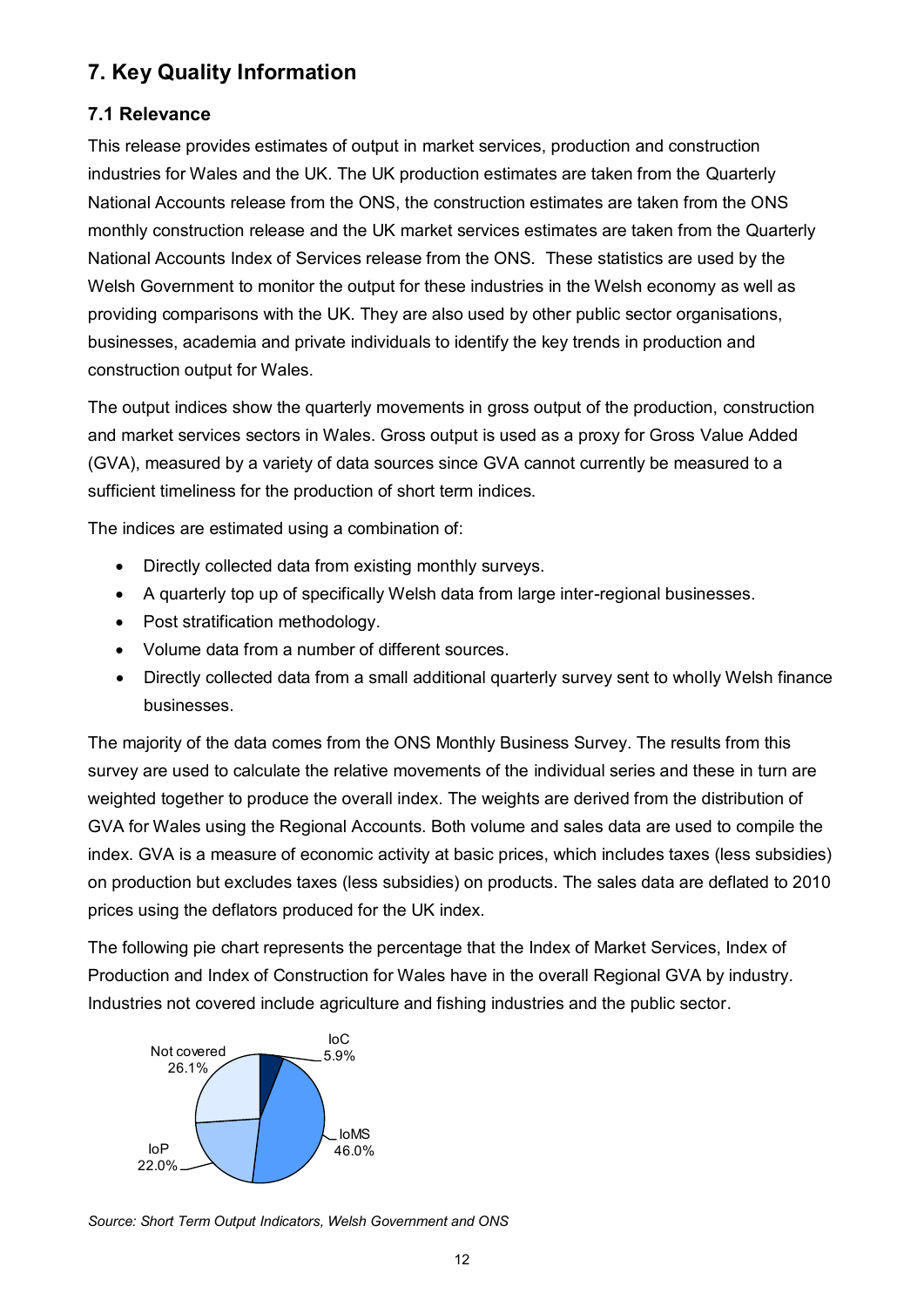## **7.2 Accuracy**

Estimates are subject to revision. Estimates for individual quarters fluctuate due to random sampling error and therefore it is recommended that emphasis is placed on changes in the average of the latest four quarters compared to the average of the previous four quarters for more volatile series. The entire time series is open to revisions arising from changes in the seasonally adjusted series from the addition of a new data point, and changes to the last 15 months turnover data from late or revised survey returns. For more information on our revisions policy see our [website.](https://gov.wales/statistics-and-research-statement-revisions-errors-and-postponements) Table 7.1 shows the revisions made (in index points) to the previous quarter's estimates.

| Table 7.1: Comparison of current and previous estimates of 2018 Quarter 4 $^{\text{1}}$ |  |  |
|-----------------------------------------------------------------------------------------|--|--|
|-----------------------------------------------------------------------------------------|--|--|

|                                                   |       | Current Previous Revision |        |
|---------------------------------------------------|-------|---------------------------|--------|
| Index of Production                               | 99.0  | 98.3                      | 0.7    |
| Manufacturing                                     | 104.3 | 103.4                     | 0.9    |
| Mining and Quarrying                              | 54.9  | 53.8                      | 1.2    |
| Electricity, Gas & Water                          | 76.3  | 76.7                      | $-0.3$ |
| Construction                                      | 131.6 | 132.3                     | $-0.7$ |
| Index of Market Services                          | 104.5 | 104.4                     | 0.2    |
| Distribution                                      | 109.7 | 109.6                     | 0.2    |
| Transport                                         | 116.8 | 115.1                     | 1.7    |
| Accommodation and Food Service Activities         | 97.7  | 96.9                      | 0.8    |
| Information and Communication Activities          | 100.0 | 99.6                      | 0.3    |
| Financial and Insurance Activities                | 102.3 | 104.2                     | $-1.9$ |
| <b>Real Estate Activities</b>                     | 98.9  | 98.6                      | 0.2    |
| Professional, Scientific and Technical Activities | 119.0 | 119.4                     | $-0.4$ |
| Administrative and Support Service Activities     | 110.2 | 111.4                     | $-1.3$ |
| <b>Other Services</b>                             | 92.2  | 89.9                      | 2.2    |

*Source: Short-term output indicators, WG and ONS*

 $1$  Numbers in the table have been rounded to one decimal place, therefore there may be slight discrepancies between the constituent items and the overall revision shown.

## **7.3 Timeliness and punctuality**

This release is published quarterly. It is the earliest official indicator of the performance of the Welsh production and construction industries other than the UK figures which are produced by the Office for National Statistics monthly. There is approximately a 14 week lag between publication and the period to which the release refers to.

## **7.4 Accessibility and clarity**

This First Release and the headline statistics are available on the [Welsh Government Statistics](https://gov.wales/short-term-output-indicators) website. Additional information on all three indices is available on [StatsWales,](https://statswales.gov.wales/Catalogue/Business-Economy-and-Labour-Market/Economic-Indices/Indices-of-Production-and-Construction) in addition to the data from 1998. A summary Quality Report [containing information on the quality of the Index of](https://gov.wales/index-production-and-index-construction-quality-report)  [Production and Index of Construction](https://gov.wales/index-production-and-index-construction-quality-report) as well as a summary of methods used to compile the output is available on our website. The equivalent [report for the Index of Market Services](https://gov.wales/index-market-services-quality-report) can also be found on our website.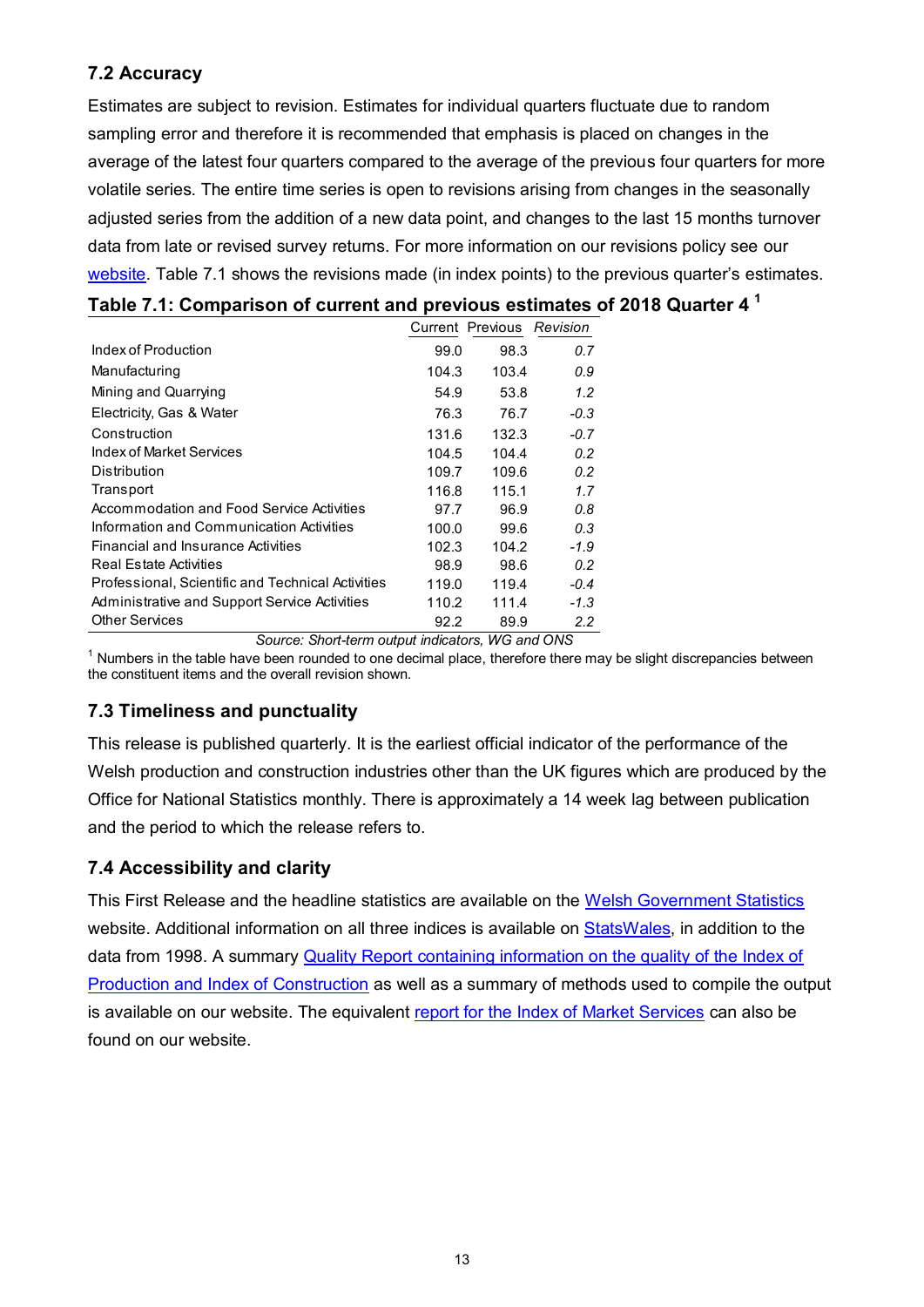## **7.5 Comparability and coherence**

The UK and Wales estimates in this release are calculated by the Office for National Statistics (ONS) and are comparable as they use the same methodology. Methodologies relating to the components within the Index of Production and Index of Construction are available from the background information tab on the release webpage. The ONS is currently developing Regional Short term indicators for English regions. The Scottish Government publishes a [GDP](http://www.gov.scot/Topics/Statistics/Browse/Economy/PubGDP) measure in place of short-term output indicators. The Northern Ireland Assembly publishes the Northern Ireland Composite Economic Index [\(NICEI\)](https://www.economy-ni.gov.uk/articles/northern-ireland-composite-economic-index-nicei), which is also not directly comparable to the Welsh short term output indicators.

Due to difficulties collecting historical data from contributors from earlier time periods, the time series begins in 1998 but early quarters and initial years include a proportion of estimated data. More information is given in the Summary Quality Reports for [Index of Market Services](https://gov.wales/index-market-services-quality-report) and the [Index of Production and Construction.](https://gov.wales/index-production-and-index-construction-quality-report)

Throughout the release references to the longer term refer to the latest four quarters compared to the previous four quarters, and references to the short term refer to the current quarter compared to the previous quarter. It is recommended that when looking at the growth rates of volatile series, users should focus on the percentage change over the longer term.

#### **7.6 National Statistics status**

The United Kingdom Statistics Authority has designated these statistics as National Statistics, in accordance with the Statistics and Registration Service Act 2007 and signifying compliance with the Code of Practice for Statistics.

National Statistics status means that official statistics meet the highest standards of trustworthiness, quality and public value.

All official statistics should comply with all aspects of the Code of Practice for Statistics. They are awarded National Statistics status following an assessment by the UK Statistics Authority's regulatory arm. The Authority considers whether the statistics meet the highest standards of Code compliance, including the value they add to public decisions and debate. The designation of these statistics as National Statistics was confirmed in February 2012 following a [full assessment against](https://www.statisticsauthority.gov.uk/publication/welsh-short-term-output-indicators-welsh-assembly-government-letter-of-confirmation-as-national-statistics/)  [the Code of Practice.](https://www.statisticsauthority.gov.uk/publication/welsh-short-term-output-indicators-welsh-assembly-government-letter-of-confirmation-as-national-statistics/)

Since the latest review by the Office for Statistics Regulation, we have continued to comply with the Code of Practice for Statistics, and have made the following improvements:

- Eliminated un-necessary tables from bulletin as they are freely available on [StatsWales](https://statswales.gov.wales/Catalogue/Business-Economy-and-Labour-Market/Economic-Indices)
- Combined the two releases into one to improve user experience
- Improved visuals and commentary of long terms trends for sub-sectors

It is Welsh Government's responsibility to maintain compliance with the standards expected of National Statistics. If we become concerned about whether these statistics are still meeting the appropriate standards, we will discuss any concerns with the Authority promptly. National Statistics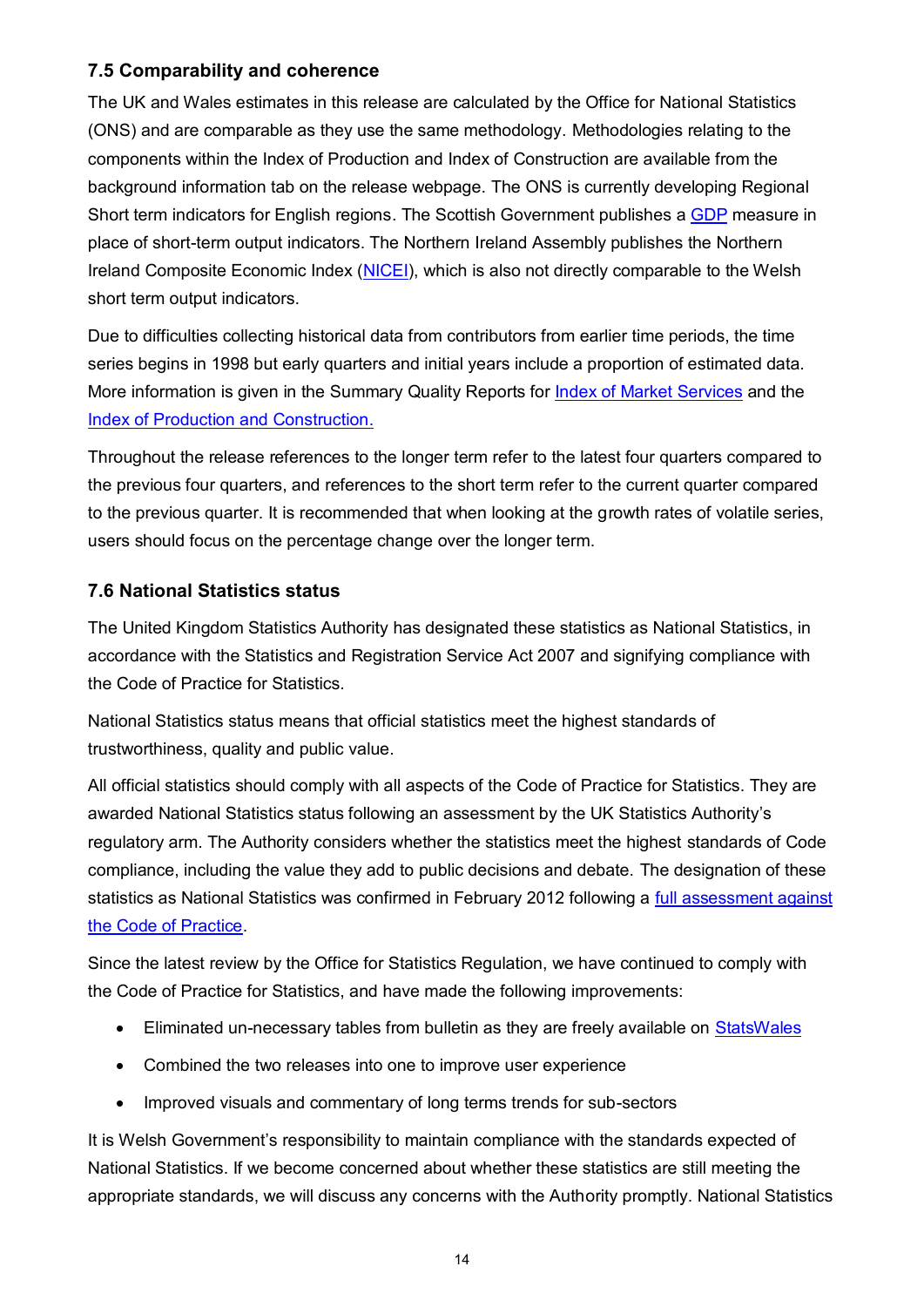status can be removed at any point when the highest standards are not maintained, and reinstated when standards are restored.

## **7.7 Well-being of Future Generations Act (WFG)**

The Well-being of Future Generations Act 2015 is about improving the social, economic, environmental and cultural well-being of Wales. The Act puts in place seven well-being goals for Wales. These are for a more equal, prosperous, resilient, healthier and globally responsible Wales, with cohesive communities and a vibrant culture and thriving Welsh language. Under section (10)(1) of the Act, the Welsh Ministers must (a) publish indicators ("national indicators") that must be applied for the purpose of measuring progress towards the achievement of the Well-being goals, and (b) lay a copy of the national indicators before the National Assembly. The 46 national indicators were laid in March 2016.

Information on the indicators, along with narratives for each of the well-being goals and associated technical information is available in the [Well-being of Wales report.](https://gov.wales/well-being-wales)

Further information on the [Well-being of Future Generations \(Wales\) Act 2015.](http://gov.wales/topics/people-and-communities/people/future-generations-act)

The statistics included in this release could also provide supporting narrative to the national indicators and be used by public services boards in relation to their local well-being assessments and local well-being plans.

## **7.8 Further details**

#### **Links**

This document is available at:

#### <https://gov.wales/short-term-output-indicators>

Previous publications of this statistical release contained more extensive tables in Appendix B. All the information contained within these tables can now be found on [StatsWales.](https://statswales.gov.wales/Catalogue/Business-Economy-and-Labour-Market/Economic-Indices/Indices-of-Production-and-Construction)

#### **Next update**

October 2019 *(Statistical First Release for 2019 Q2)*

#### **We want your feedback**

We welcome any feedback on any aspect of these statistics which can be provided by email to [economic.stats@gov.wales.](mailto:economic.stats@gov.wales)

#### **Open Government Licence**

All content is available under the [Open Government Licence v3.0,](http://www.nationalarchives.gov.uk/doc/open-government-licence/version/3/) except where otherwise stated.

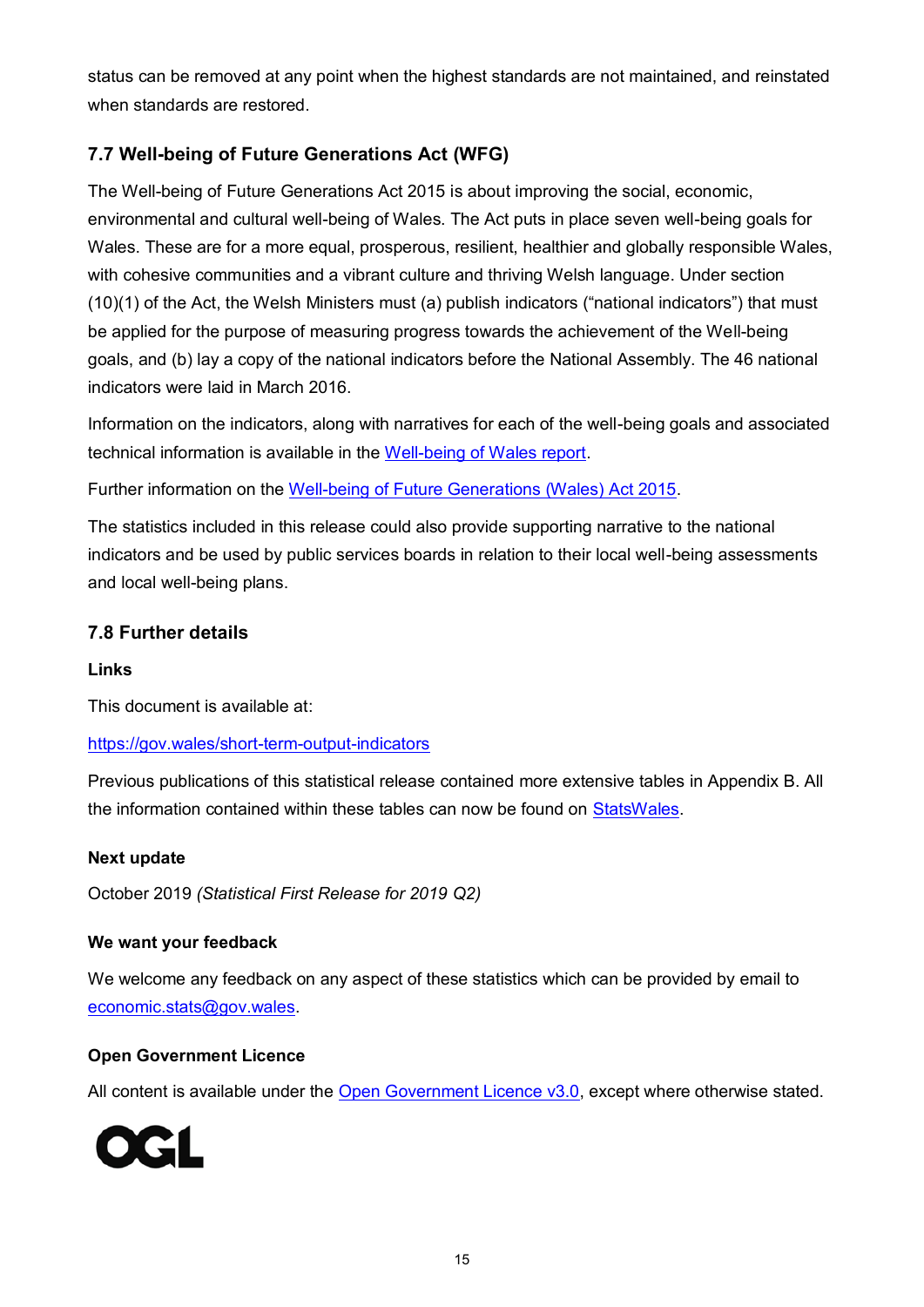## <span id="page-15-0"></span>Appendix A: Sections of Standard Industrial Classification<sup>1</sup> in Index of **Production, Index of Construction and Index of Market Services**

| <b>SIC 2007</b> | <b>Description</b>                                        |
|-----------------|-----------------------------------------------------------|
| B               | Mining and Quarrying                                      |
| C               | Manufacturing                                             |
| CA (10-12)      | Food products, beverages and tobacco                      |
| CB (13-15)      | Textiles, wearing apparel and leather products            |
| $CC(16-18)$     | Wood and paper products, and printing                     |
| CD (19)         | Coke and refined petroleum products                       |
| CECF (20-21)    | Chemicals and pharmaceuticals                             |
| CG (22-23)      | Rubber & plastics products, & other non-metallic minerals |
| CH (24-25)      | Basic metals and metal products                           |
| CICJ (26-27)    | Computer and electronic products                          |
| CK (28)         | Machinery and equipment n.e.c.                            |
| CL (29-30)      | Transport equipment                                       |
| CM (31-33)      | Other manufacturing and repair                            |
| <b>CIJKL</b>    | Engineering and allied industries                         |
| <b>CCGM</b>     | Other manufacturing                                       |
| DE              | Electricity, gas and water supply                         |

#### **Table A1: Sections and sub-sections in Index of Production**

#### **Table A2: Sections in Index of Construction**

| <b>SIC 2007</b> | <b>Description</b> |  |
|-----------------|--------------------|--|
|                 | Construction       |  |

#### **Table A3: Sections and sub-sections in Index of Market Services**

| <b>SIC 2007</b> | <b>Description</b>                                                                   |
|-----------------|--------------------------------------------------------------------------------------|
| G               | <b>Distribution</b>                                                                  |
| 45              | Wholesale, Retail Sale & Repair of Motor Vehicles                                    |
| 46              | Wholesale Trade except Motor Vehicles                                                |
| 47              | <b>Retail Sales except Motor Vehicles</b>                                            |
| H               | <b>Transportation and Storage</b>                                                    |
| 49-51           | Land, water and air transport                                                        |
| $52 - 53$       | Warehousing and support activities for transportation; postal and courier activities |
|                 | Accommodation and Food Service Activities                                            |
| 55              | Accommodation                                                                        |
| 56              | Food and beverage service activities                                                 |
| J               | Information and Communication                                                        |
| JA (58-60)      | Publishing, audio-visual and broadcasting activities                                 |
| JB (61)         | <b>Telecommunications</b>                                                            |
| JC (62-63)      | Information technology and other information activities                              |
| Κ               | <b>Financial and Insurance Activities</b>                                            |
|                 | <b>Real Estate Activities</b>                                                        |
| L x OOD         | Real Estate excluding Owner Occupied Dwellings                                       |
| OOD             | <b>Owner Occupied Dwellings</b>                                                      |
| м               | Professional, Scientific and Technical Activities                                    |
| N               | Administrative and Support Service Activities                                        |
| $R-T$           | <b>Other Services</b>                                                                |

 $\overline{a}$ <sup>1</sup> See [UK Standard Industrial Classification of Economic Activities 2007](http://www.ons.gov.uk/ons/guide-method/classifications/current-standard-classifications/standard-industrial-classification/index.html) for full category descriptions.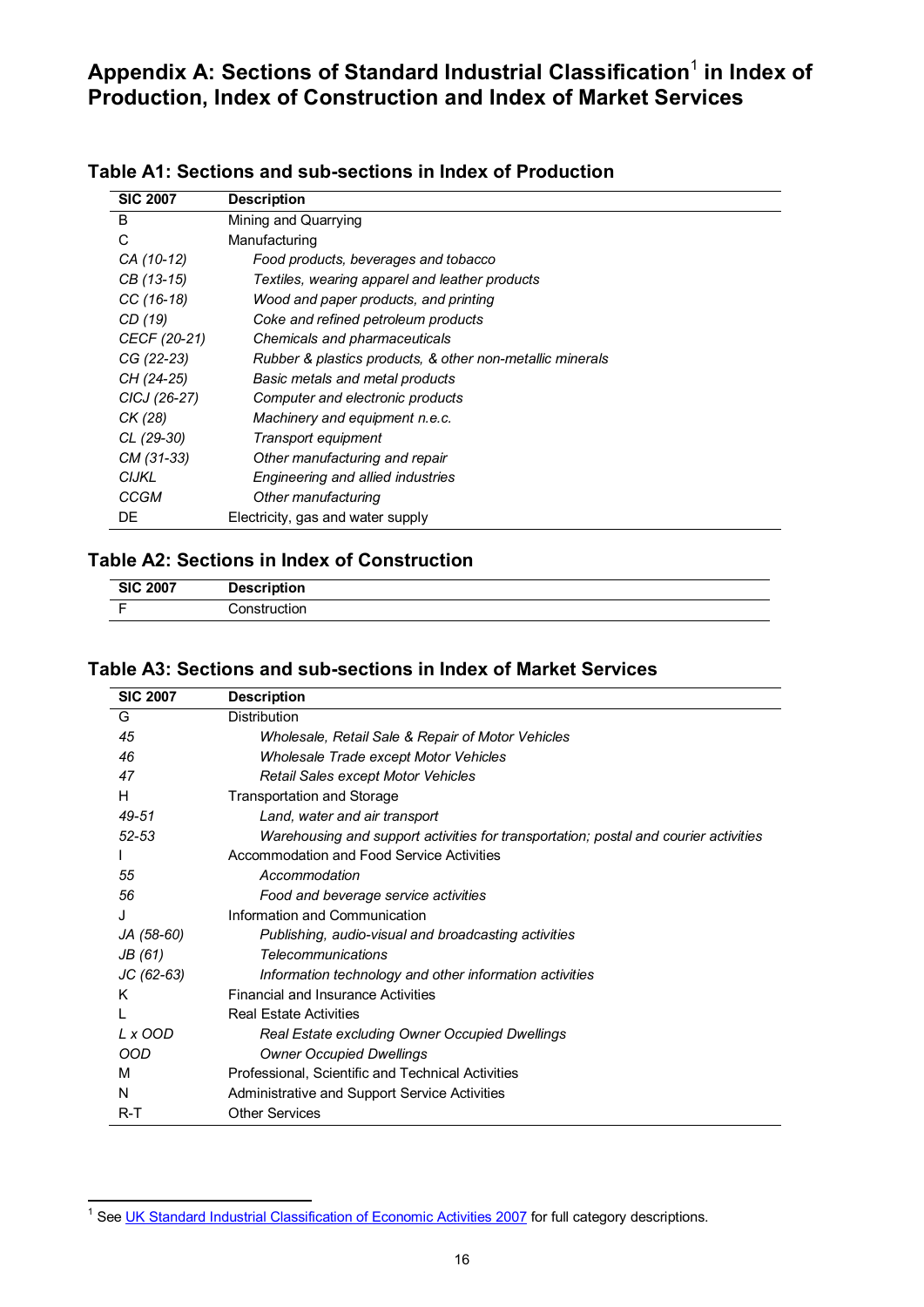## **Appendix B: reference table**

**Table B1: Index of Production and Index of Construction for Wales (1)**

|                                                |                                                         |                        |                       |       |             |                                                         |                     |                               |                 |                  | SEASONALLY ADJUSTED <sup>(2)</sup> : 2016 = 100 |                   |                           |                   |
|------------------------------------------------|---------------------------------------------------------|------------------------|-----------------------|-------|-------------|---------------------------------------------------------|---------------------|-------------------------------|-----------------|------------------|-------------------------------------------------|-------------------|---------------------------|-------------------|
|                                                |                                                         |                        |                       |       |             |                                                         |                     |                               |                 |                  |                                                 |                   | Percentage change: Latest |                   |
| <b>2007 STANDARD INDUSTRIAL CLASSIFICATION</b> |                                                         | Index                  | <b>Annual Indices</b> |       | 2017        | 2018                                                    |                     |                               |                 | 2019             | 4 gtrs to<br>previous 4 gtrs                    |                   | gtr to previous<br>qtr    |                   |
| Section                                        | <b>DESCRIPTION</b>                                      | Weights <sup>(3)</sup> | 2017                  | 2018  | QTR4        | QTR <sub>1</sub>                                        | QTR <sub>2</sub>    | QTR <sub>3</sub>              | QTR4            | QTR <sub>1</sub> | Wales                                           | UK <sup>(4)</sup> | Wales                     | UK <sup>(4)</sup> |
| B-E                                            | <b>PRODUCTION INDUSTRIES</b>                            | 1000                   | 101.0 (r)             | 99.3  | 99.8(r)     |                                                         | 97.9 (r) 100.4 (r)  | 100.0 (r)                     | 99.0 (r)        | 102.4            | 1.0                                             | 0.4               | 3.5                       | $1.1$             |
| В                                              | <b>Mining and Quarrying</b>                             | 11                     | 58.7 (r)              | 57.3  | 55.7 (r)    | 57.6 (r)                                                | 56.5                | 60.2 $(r)$                    | 54.9 (r)        | 63.5             | 5.9                                             | 5.1               | 15.6                      | 0.9               |
| C                                              | <b>Manufacturing</b>                                    | 819                    | 104.0 (r) 103.3       |       |             | 103.5 (r) 100.8 (r) 104.2 (r) 104.1 (r) 104.3 (r) 108.2 |                     |                               |                 |                  | 2.2                                             | 0.5               | 3.7                       | 1.9               |
| CA                                             | Food, Beverages and Tobacco                             | 144                    | 98.3 (r) 110.9        |       | 99.0 $(r)$  |                                                         |                     | 105.3 (r) 108.0 (r) 113.8 (r) | 116.7 (r)       | 122.7            | 14.1                                            | 2.7               | 5.2                       | 2.6               |
| CВ                                             | Textiles, Wearing Apparel and Leather                   | 15                     | 127.9 (r) 142.1       |       | 133.3       | 127.0                                                   | 145.2               | 149.0                         | 147.2 (r) 114.6 |                  | 3.9                                             | 2.4               | $-22.1$                   | 3.4               |
| CC                                             | Wood, Paper Products and Printing                       | 65                     | 99.0 (r) 110.1        |       | 108.8       | 107.8                                                   | 108.7               | 109.1                         | 114.8 $(r)$     | 125.6            | 11.4                                            | 0.5               | 9.3                       | 0.6               |
| CD                                             | Coke and Refined Petroleum Products                     | 48                     | 96.3 $(r)$            | 92.1  | 91.9        | 76.4                                                    | 97.8                | 99.2                          | 95.1            | 86.2             | 3.9                                             | 0.8               | $-9.4$                    | 4.1               |
| CE-CF                                          | <b>Chemicals and Pharmaceuticals</b>                    | 91                     | 107.1 $(r)$           | 100.1 | 104.9 (r)   | 91.9(r)                                                 | 104.5 (r)           | 98.0 $(r)$                    | 105.8 $(r)$     | 111.8            | 0.9                                             | 3.2               | 5.6                       | 4.1               |
| CG                                             | Rubber and Plastics and other Non-<br>metallic Minerals | 71                     | 108.0 $(r)$           | 98.2  |             | 105.0 (r) 102.1 (r)                                     | 97.2                | 95.7 $(r)$                    | 97.6 $(r)$      | 91.5             | $-10.5$                                         | 1.1               | $-6.2$                    | 1.4               |
| СH                                             | <b>Basic Metals and Metal Products</b>                  | 118                    | 106.3 $(r)$           | 93.0  | 104.0       | 91.7 $(r)$                                              | 93.5 $(r)$          | 93.4 $(r)$                    | 93.6 $(r)$      | 93.1             | $-9.4$                                          | $-1.7$            | $-0.5$                    | 3.4               |
| <b>CI-CJ</b>                                   | <b>Computer and Electronic Products</b>                 | 74                     | 103.0 $(r)$           | 106.7 | 107.4 $(r)$ | 107.0 (r)                                               | 106.0 $(r)$         | 108.8 $(r)$                   | 105.0 (r) 112.2 |                  | 2.1                                             | 2.3               | 6.9                       | 5.0               |
| СK                                             | Machinery and Equipment n.e.c                           | 21                     | 129.9 (r) 106.4       |       | 132.2       | 110.4                                                   | 104.8               | 104.6                         | 105.6 (r) 104.0 |                  | $-18.4$                                         | $-2.3$            | $-1.5$                    | $-1.5$            |
| <b>CL</b>                                      | <b>Transport Equipment</b>                              | 180                    | 107.0 (r) 106.8       |       | 108.8 $(r)$ |                                                         |                     | 105.6 (r) 105.3 (r) 109.1 (r) | 107.3 (r) 111.2 |                  | 1.9                                             | $-1.7$            | 3.7                       | $-0.2$            |
| <b>CM</b>                                      | Other Manufacturing and Repair                          | 174                    | 100.0 $(r)$           | 99.7  |             | 93.7 (r) 100.3 (r) 105.7 (r)                            |                     | 98.3 (r)                      | 94.6 (r) 105.9  |                  | 6.2                                             | $-1.4$            | 11.9                      | $-0.8$            |
| <b>CIJKL</b>                                   | Engineering and Allied Industries                       | 275                    | 107.7 $(r)$           | 106.8 | 110.3 $(r)$ |                                                         | 106.4 (r) 105.5 (r) | 108.7 $(r)$                   | 106.5 $(r)$     | 110.9            | 0.1                                             | $-1.1$            | 4.1                       | 0.9               |
| CCGM                                           | <b>Other Manufacturing</b>                              | 310                    | 101.6                 | 101.5 |             | 99.5 (r) 102.3 (r) 104.4 (r)                            |                     | 100.0                         | 99.5            | 106.7            | 3.2                                             | 0.0               | 7.2                       | 0.4               |
| DE                                             | Electricity, Gas and Water Supply (5)                   | 170                    | 89.4 (r)              | 82.7  | 84.9(r)     | 86.5                                                    | 85.0                | 82.8(r)                       | 76.3 (r)        | 77.4             | $-6.3$                                          | $-2.1$            | 1.4                       | $-2.0$            |
| F                                              | <b>CONSTRUCTION</b>                                     | 1000                   | 102.0 (r)             | 120.2 |             | 105.1 (r) 110.1 (r) 113.2 (r) 126.0 (r) 131.6 (r) 127.0 |                     |                               |                 |                  | 19.2                                            | 1.2               | $-3.5$                    | 1.4               |

*Source: Short Term Output Indicators, Welsh Government and ONS*

<span id="page-16-0"></span>(1) Revisions to the series are normally made each quarter to take account both of more recent information and improved seasonal factors

(2) All series are seasonally adjusted except CB, CC, CD and CK.

(3) Where the sections are highlighted in bold; the weights sum to the Index of Production (IoP = 1,000). Those sub-sections whose weights are not highlighted sum to the individual section e.g the sum of the weights for sub-sections CC, CG and CM sum to Section CCGM. There may be some apparent slight discrepancies between the constituent items and the total due to rounding.

(4) UK figures for production as published by the Office for National Statistics on 28 June 2019 and UK figures for Construction as published by the Office for National Statistics on 10 June 2019.

(5) Relates to SIC 2007 Sections D - Electricity, Gas and Air Conditioning Supply and Section E - Water Supply; Sewerage, Waste Management and Remediation Activities.

(r) Data revised since last publication